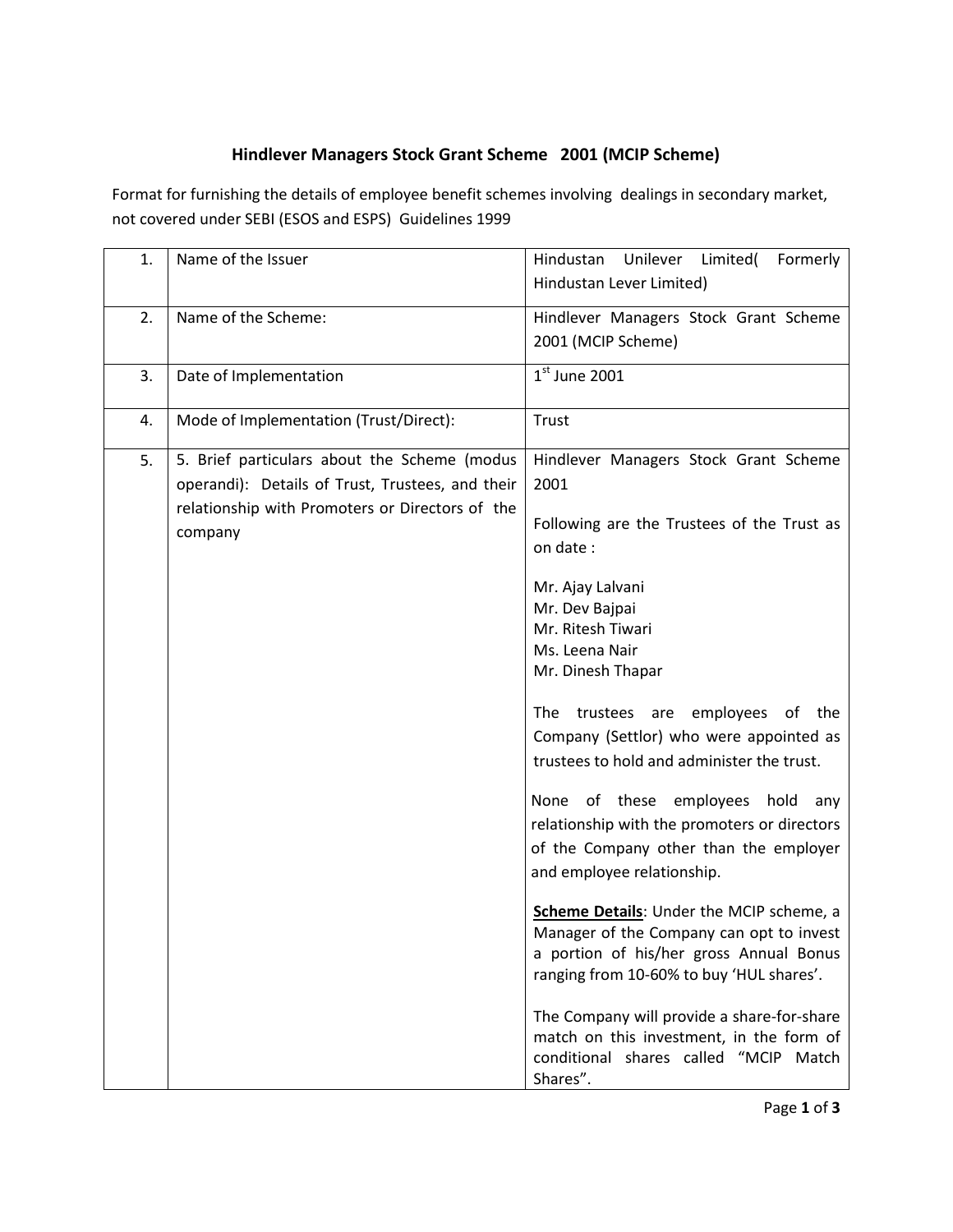|    |                                                                                                                                                                                                                                                                                                                                                  | MCIP Match Shares will vest in the range<br>from 0-200% at the end of 3 years. This<br>vesting will be based on the three-year<br>performance conditions of Unilever.<br>The Manager will be eligible for the vesting<br>of MCIP Match Shares only if he/she has<br>not sold, transferred or dealt in HUL Shares<br>during the vesting period and remained<br>employed with Unilever at the end of the<br>vesting period.<br>During the three-year vesting period,<br>actual dividends will be paid on HUL Shares.<br>The dividend equivalents, earned on MCIP<br>Match Shares will be reinvested<br>as<br>additional MCIP match shares.<br>The MCIP Match Shares will be converted |
|----|--------------------------------------------------------------------------------------------------------------------------------------------------------------------------------------------------------------------------------------------------------------------------------------------------------------------------------------------------|-------------------------------------------------------------------------------------------------------------------------------------------------------------------------------------------------------------------------------------------------------------------------------------------------------------------------------------------------------------------------------------------------------------------------------------------------------------------------------------------------------------------------------------------------------------------------------------------------------------------------------------------------------------------------------------|
|    |                                                                                                                                                                                                                                                                                                                                                  | into HUL shares bought by the Company at<br>market price prevailing at the time of<br>vesting. The applicable perquisite tax will<br>be recovered from the Manager.                                                                                                                                                                                                                                                                                                                                                                                                                                                                                                                 |
| 6. | Whether promoters/persons belonging to the<br>promoter group/directors, are also beneficiaries<br>in the scheme. If so, the details thereof and their<br>entitlements:                                                                                                                                                                           | Promoter were not beneficiaries under this<br>scheme.<br>Director(s) who<br>Employee<br>opted<br>for<br>participation is scheme were beneficiaries<br>by virtue of their participation as employee<br>of the Company.                                                                                                                                                                                                                                                                                                                                                                                                                                                               |
| 7. | No. of shares held by Trust/any other agency<br>managing the scheme as on the date of the<br>circular                                                                                                                                                                                                                                            | Currently the shares that is in the trust<br>account is 20 nos.                                                                                                                                                                                                                                                                                                                                                                                                                                                                                                                                                                                                                     |
| 8. | How the Trust/agency is proposing to deal with<br>the existing holding (whether to be transferred<br>to the employees, or to be sold in the market for<br>transferring the benefits to the employees, if so,<br>details regarding proposed date of such transfer<br>or sale shall be given) Such date shall not be<br>later than June 30, 2013 : | Currently the trust holds shares which are<br>subject to reconciliation. The Company is in<br>the process of reconciling the entitlements<br>and the resultant excess / shortfall will be<br>dealt accordingly.                                                                                                                                                                                                                                                                                                                                                                                                                                                                     |